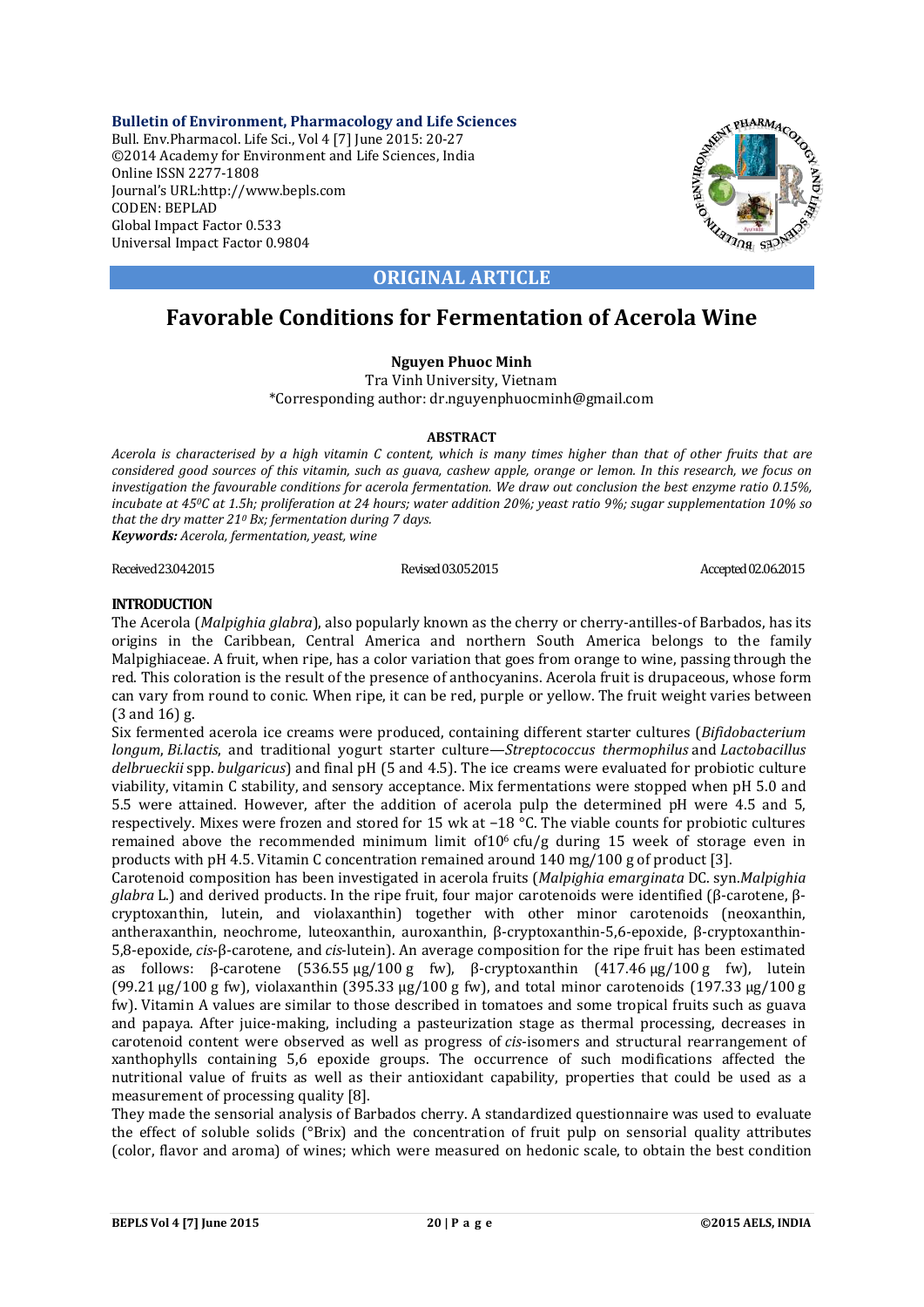for manufacturing wine from Barbados cherry. *Saccharomyces cerevisiae* yeast was used for fermentation [7]. 

They studied the stability of a beverage formulated with acerola fruit juice and green coconut water with added caffeine [1]. The beverage was prepared with 25% acerola pulp, 75% green coconut water and sugar up to 12°Brix, and caffeine  $(125 \text{ mg L}^{-1})$ , heat processed at 90 °C for 30 s and packed in 250-mL glass bottles. Chemical, physicochemical, microbiological and sensory analyses of the beverage were performed just after processing and during 6 months of storage at room temperature  $(27 °C)$ . The vitamin C content decreased significantly throughout storage, from 399.5 to 189.6 mg 100 mL<sup>-1</sup>, although it has remained relatively high. The anthocyanins initially present  $(0.025 \text{ mg } 100 \text{ mL}^{-1})$  were completely lost during the storage at a mean rate of  $4 \mu$ g 100 mL<sup>-1</sup> month<sup>-1</sup>. The product was microbiologically stable during storage. Colour changes were also observed with absorbance at 420 nm, with average values ranging from 0.19 to 0.24. However, according to the sensory analyses the product was acceptable during the  $6$  months of storage, presenting sensory scores (colour, taste and global acceptance) from  $6.5$  to  $5.5$ , which suggests its potential for market.

They assessed the impact of processing parameters (inlet temperature, 170–200C; drying aid-to-acerola ratio,  $2:1-5:1$ ; and percent replacement of maltodextrin by cashew tree gum as drying aid,  $0-100\%$ ) on degrees of retention of ascorbic acid (AA) and anthocyanins (AC) during spray drying of acerola pomace extract [4].

They evaluated the effect of the processing and long-term storage on the antioxidant potential and activity of antioxidant enzymes of frozen purées from six acerola clones [6].

Seven wine samples were prepared varying the amount of pulp of *acerola* fruits and the sugar content using the simulated annealing technique to obtain the optimal sensory qualities and cost for the wine produced. *S. cerevisiae* yeast was used in the fermentation process and the sensory attributes were evaluated using a hedonic scale. *Acerola* wines were classified as sweet, with 11°GL of alcohol concentration and with aroma, taste, and color characteristics of the *acerola* fruit. The simulated annealing experiments showed that the best conditions were found at mass ratio between  $1/7.5-1/6$  and total soluble solids between  $28.6-29.0$  °Brix, from which the sensory acceptance scores of 6.9, 6.8, and 8.8 were obtained for color, aroma, and flavor, respectively, with a production cost 43-45% lower than the cost of traditional wines commercialized in Brazil [2].

They investigated the extraction of rutin from acerola waste using alcohol-salt-based aqueous two-phase systems [5]. Initially, the partitioning was studied using model systems with pure and commercial rutin. The impact of the ATPS constituents and composition, initial amount of rutin, temperature and addition of electrolytes was evaluated. Rutin can be recovered either in the alcohol-or-salt-rich phase depending on the salt used. To validate the optimization process, rutin extraction from acerola waste was carried out further. The results obtained with the real samples are in close agreement with the model systems and validate the optimization tests and support their applicability in bioresourcerelated processes.

The main purpose of this research is to investigate different conditions affecting to the fermentation such as enzyme ratio, enzyme incubation, yeast proliferation, water addition, yeast ratio, sugar addition, fermentation time so that the best quality wine can be acchieved.

## **MATERIAL & METHOD**

#### **Material**

Acerola is collected in Mekong River Delta, Vietnam. Saccharose, citric acid, pectinase, *Saccharomyces cerevisiae* are originated from Can Tho Univeristy, Vietnam.



**Figure 1. Ripen acerola**

## **Research method**

In this research, we examine composition in ripen acerola and its wine, both weight percentage and chemical elements. Moreover, we must determine the suitable conditions for fermentation such as pH, temperature, time, yeast ratio, pectinase and sugar supplementation.

#### *Determine pectinase supplementation*

To determine the pectinase supplementation, we use the minced acerola and divide into 5 samples, each sample 200ml. We investigate different enzyme ratios:  $0\%$ ,  $0.10\%$ ,  $0.15\%$ ,  $0.20\%$ , and  $0.25\%$ . Then we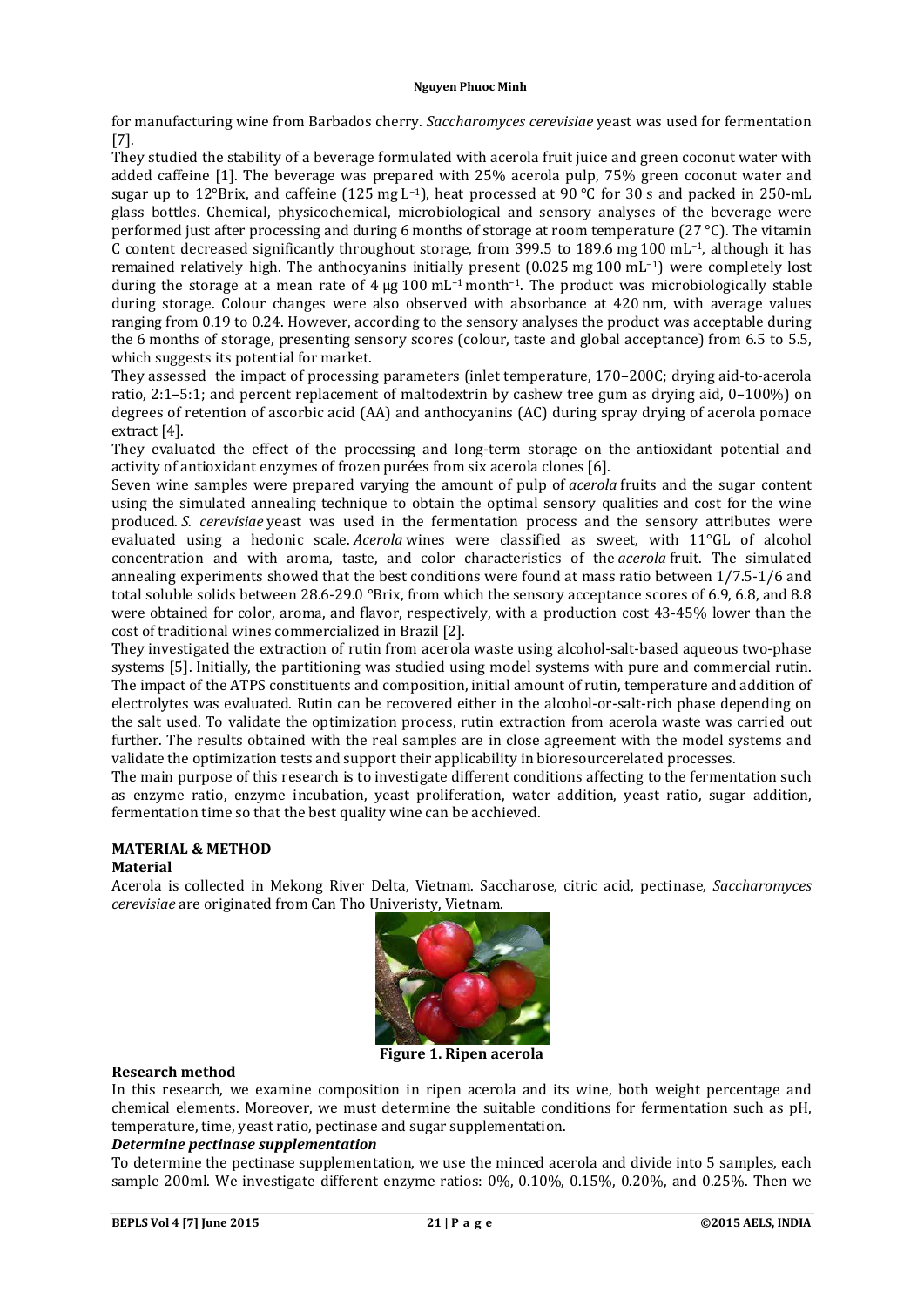incubate them at  $45^{\circ}$ C in 1.5 hours; press the fluid to examine the juice recovery, reduced sugar and sensory characteristics such as color and turbidity.

#### *Determine the water supplementation*

Prepare 4 samples of minced acerola, each sample 100 gram. Collect the juice and add water with different water ratio 15%, 20%, 25%, 30%. Press the fluid and analyse the dry matter by Brix meter. Then we adjust the composition in juice before fermentation. After fermentation, we verify color, taste and flavour.

#### *Determine the yeast proliferation time*

We count number of yeast cell in various proliferation times (20, 24, 28, 32, 36, 40 hours).

## *Determine the yeast ratio in supplementation*

Conduct the experiment with 4 samples, add sugar  $19g/$  sample (each sample 200ml), adjust  $pH=4$ , supplement some elements  $0.2$ ml/l (amoni sunfat  $100g/l$ , vitamin  $B_1$  0.25 g/l, canxi pantotenat  $0.25g/l$ , biotin 0.002  $g/$ ). We examine different yeast ratio 5%, 7%, 9%, 11%. After fermentation, we verify ethanol concentration, residual sugar and sensory score to draw out the best veast ratio.

## *Determine the sugar supplementation*

Conduct the experiment with 4 samples, each sample 200 ml, adjust pH 4, and supplement some elements 0.2ml/l (amoni sunfat 100g/l, vitamin B1 0.25 g/l, canxi pantotenat 0.25g/l, biotin 0.002 g/l). We examine different sugar supplementation 6%, 8%, 10%, 12%. After fermentation, we define ethanol concentration, residual sugar and sensory score to draw out the best sugar supplementation.

## *Determine the ferementation time*

Conduct the experiment with 4 samples, each sample 200 ml. We investigate different fermentation time 5, 7, 9 and 11 days. After fermentation, we define ethanol concentration, residual sugar and sensory score to draw out the fermentation time.

#### *Testing*

Composition of raw material and finished product

We check raw material: weight composition (edible part, total part), chemical composition (moisture, acidity, reduced sugar) and finished product: ethanol, residual sugar.

#### *Qualityofacerolawine*

There are several criteria to check for acerola wine such as sensory characteristics: TCVN 3215-79; microorganism: TPC, *E.Coli, Coliform, Cl.perfrigen, S.aureus, yeast and mold.* 

## **Statistical analysis**

All data are processeed by Statgraphics.

## **RESULT & DISCUSSION**

#### **Composition of raw material** *Weight percentage of raw material*

#### **Table 1. Weight percentage of raw material**

|               | Weight M (kg) | Edible part m | Non-edible part | % edible part | % non-edible |
|---------------|---------------|---------------|-----------------|---------------|--------------|
| <b>Sample</b> |               | (kg)          | (kg)            |               | part         |
|               | 1.0           | 0.71          | 0.29            | 71.00         | 29.00        |
|               | 1.5           | 1.07          | 0.43            | 71.33         | 28.67        |
|               | 2.0           | 1.45          | 0.55            | 72.50         | 27.50        |
|               |               |               | Average (%)     | 71.61         | 28.39        |

From this table, we see the edible part of acerola is quite high so it's ideal for wine fermentation. *Chemical composition of raw material*

#### *Moisture contents in the ripen acerola*

| Table 2. Moisture content in raw acerola |            |                             |                         |                 |  |
|------------------------------------------|------------|-----------------------------|-------------------------|-----------------|--|
| <b>Criteria</b>                          | Weight of  | Weight of beaker and sample | Weight of beaker and    | <b>Moisture</b> |  |
| <b>Sample</b>                            | beaker (g) | before drying (g)           | sample after drying (g) | (%)             |  |
|                                          | 29.10      | 35.76                       | 30.02                   | 86.19           |  |
|                                          | 33.52      | 40.98                       | 34.51                   | 86.73           |  |
|                                          | 33.54      | 41.55                       | 34.75                   | 84.89           |  |

**Average: 85.94**

From the able table, we notice that the high mosture content in raw acerola is 85.94% which is suitable for wine fermentation.

*Acidity in the ripen acerola*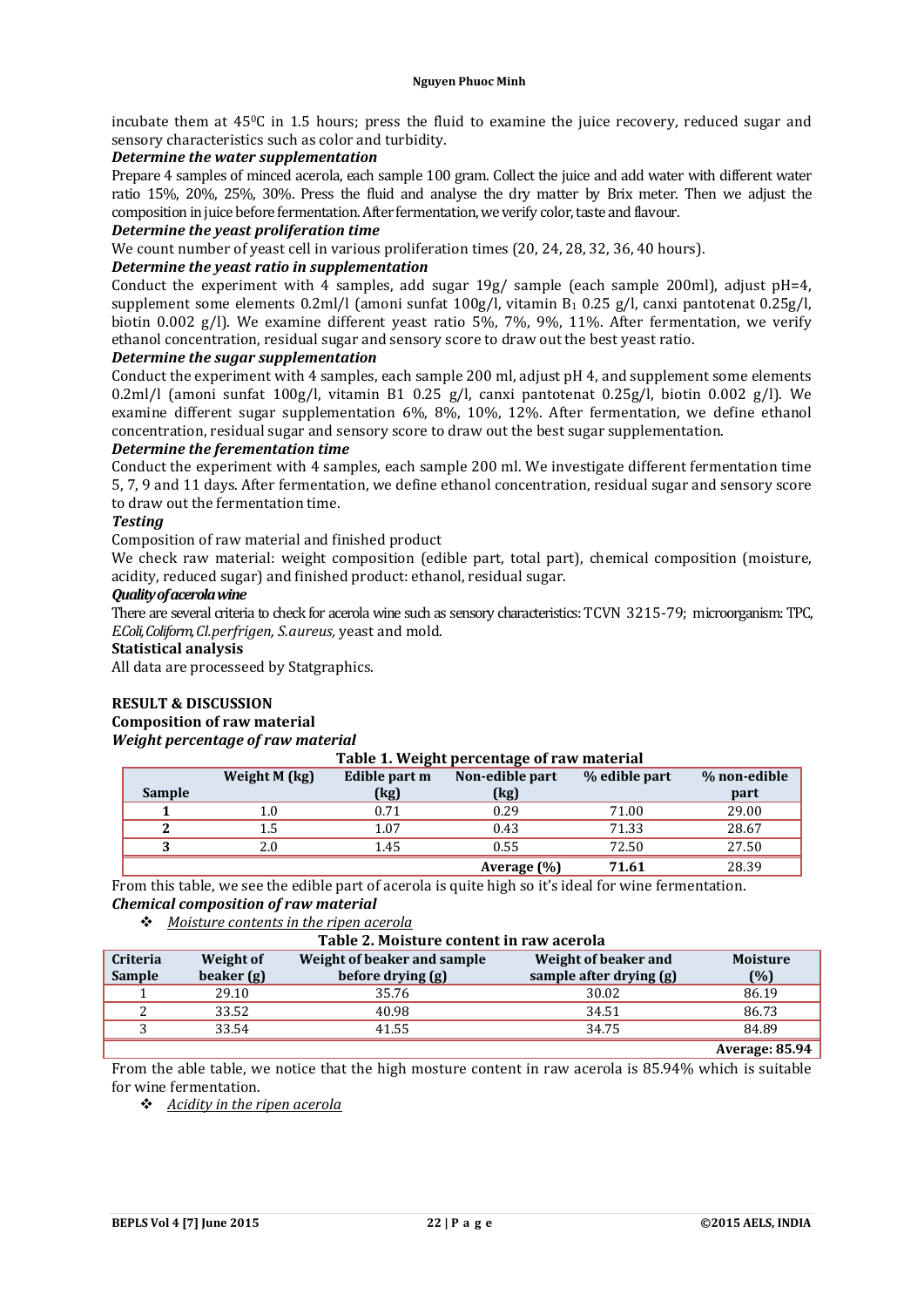| Table 5. Actuity in faw acefula |                    |                  |         |
|---------------------------------|--------------------|------------------|---------|
| <b>Criteria</b>                 | Sample volumn (ml) | <b>NaOH 0.1N</b> | Acidity |
| <b>Sample</b>                   |                    | titratrable (ml) | (%)     |
|                                 | 25                 | 2.15             | 0.28    |
|                                 | 25                 | 2.05             | 0.26    |
|                                 | 25                 | 2.00             | 0.26    |
|                                 |                    | Average          | 0.27    |

#### **Table 3. Acidity in raw acerola**

*Sugar content in the ripen acerola*

| Table 4. Sugar content in acerola |                         |                                                  |                  |                            |
|-----------------------------------|-------------------------|--------------------------------------------------|------------------|----------------------------|
| <b>Criteria</b><br><b>Sample</b>  | Weight of<br>sample (g) | Volumn of KMnO <sub>4</sub><br>(m <sub>l</sub> ) | Glucose<br>(g/l) | <b>Saccharose</b><br>(g/l) |
|                                   |                         |                                                  |                  |                            |
|                                   | 10                      | 6.60                                             | 138.6            | 131.67                     |
|                                   | 10                      | 6.40                                             | 128              | 121.60                     |
| 2                                 | 10                      | 6.90                                             | 151.8            | 144.21                     |
|                                   | Average                 |                                                  | 139.47           | 132.3                      |

The sugar content in ripen acerola is rather high so we need a little bit sugar supplementation during wine fermentation.

## **Favorable conditions for wine fermentation**

*Effect of enzyme supplementation*

## **Table 5. Sensory score of samples by adding enzyme**

| <b>Sample</b> | Pectinase (%) | <b>Sensory score</b>                          |
|---------------|---------------|-----------------------------------------------|
|               |               | Juice has light yellow, turbid, special taste |
|               | 0.10          | Juice has light yellow, turbid                |
|               | 0.15          | Juice has light yellow, clear                 |
| 4             | 0.20          | Juice has dark yellow, clear                  |
|               | 0.25          | Juice has dark yellow, clear                  |

On the action of pectinase with the present of ion  $Ca^{2+}$ , pectinnic acid and pectin will create two salt forms: calcium galacturonate and calcium polygalacturonate. Owing to this, the juice will be clear. Among 5 samples, sample  $#4 \& #5$  have the dark color.

*Juice extraction recovery*



**Figure 3. Reduced sugar by enzyme ratio**

In sample without enzyme pectinase, samples have lot of pectin, pectinnic acid so they are turbid. The high molecular linkage prevents juice separation so the extraction recovery will be less. We use enzyme pectinaza to enhance the juice recovery. On the action of pectinase, while incubating at 45<sup>o</sup>C with the present of ion Ca<sup>2+</sup> available in fruit, this enzyme will act thoroughly and efficiently to reduce viscosity at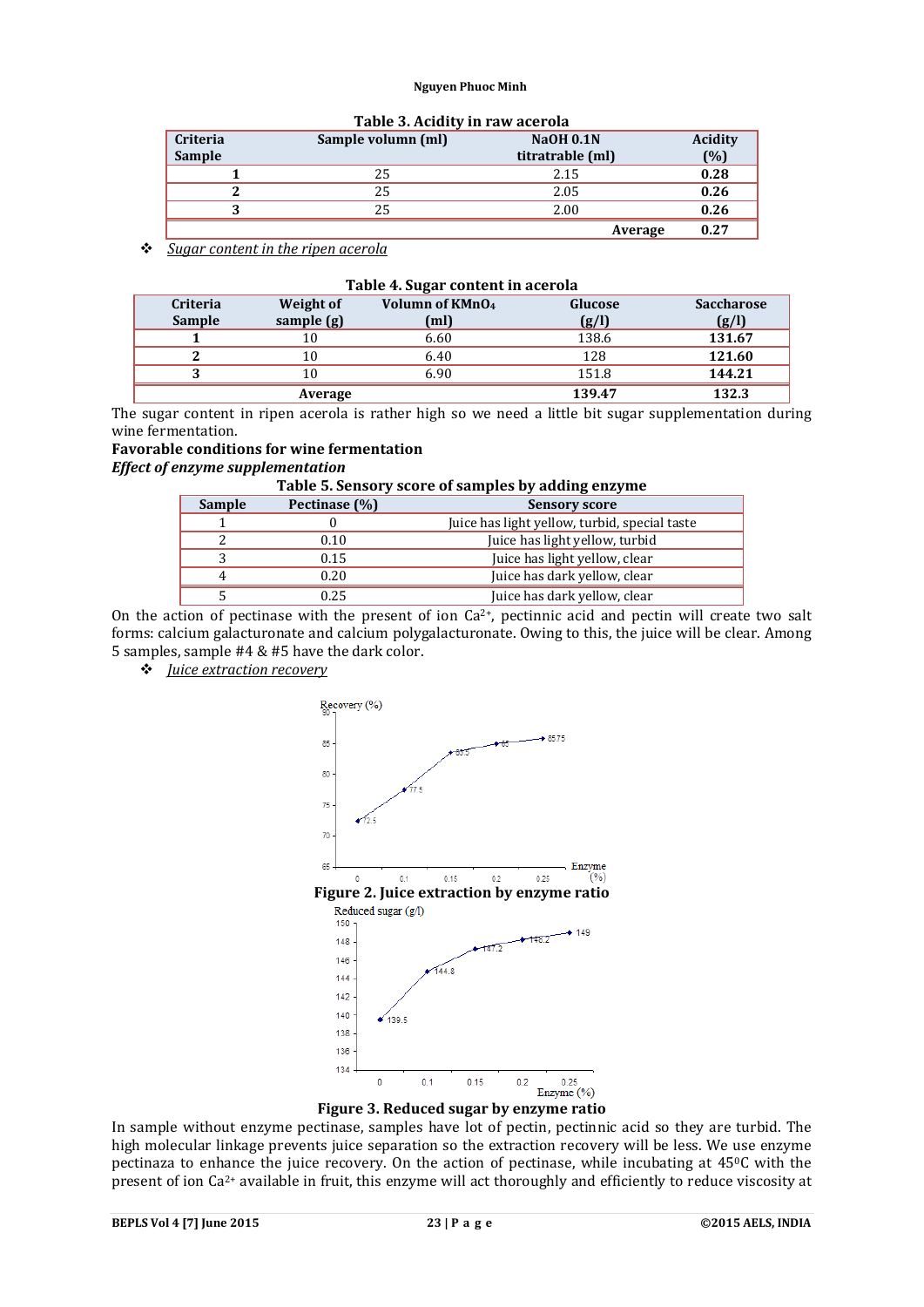receive more juice. Recovery in sample  $#1$  is  $72.5\%$ , sample  $#3$  is  $83.5\%$ , sample  $#4$  is  $85\%$ , and sample #5 is 85.75%. With the present of 0.3ml enzyme pectinase, it's enough to hydrolize 200 ml fruit pulp to get high juice extraction. After extraction, we determine the reduced sugar. Due to the hydrolysis, pectin and pectin acid will form the reduced sugar. When the enzyme ratio increase  $\leq$  0.15%, the slope of sugar increament is high and vice versa. So 0.15% pectinase is suitable for extraction. Based on the sensory evaluation, the juice extraction and the reduced sugar content, we notice the sample #3 has the good appearance. So we choose 0.15% pectinase for juice extraction.

*Effect of water supplementation*



# **Figure 4. Dry matter in 100 g of acerola by water supplementation**



**Figure 5. Sensory score of acerola wine by water supplementation** We see quite clearly that the water supplementation 20% is adaptable to get the best dry matter in juice while maintain the wine quality.

*Yeast proliferation time*



#### **Figure 6. Number of yeast cell by proliferation time**

During 24h÷36h of proliferation we can use yeast to supplement into the fermentation batch. In order to reduce the production cost, we choose the proliferation time 24h. *Effect of yeast ratio in fermentation*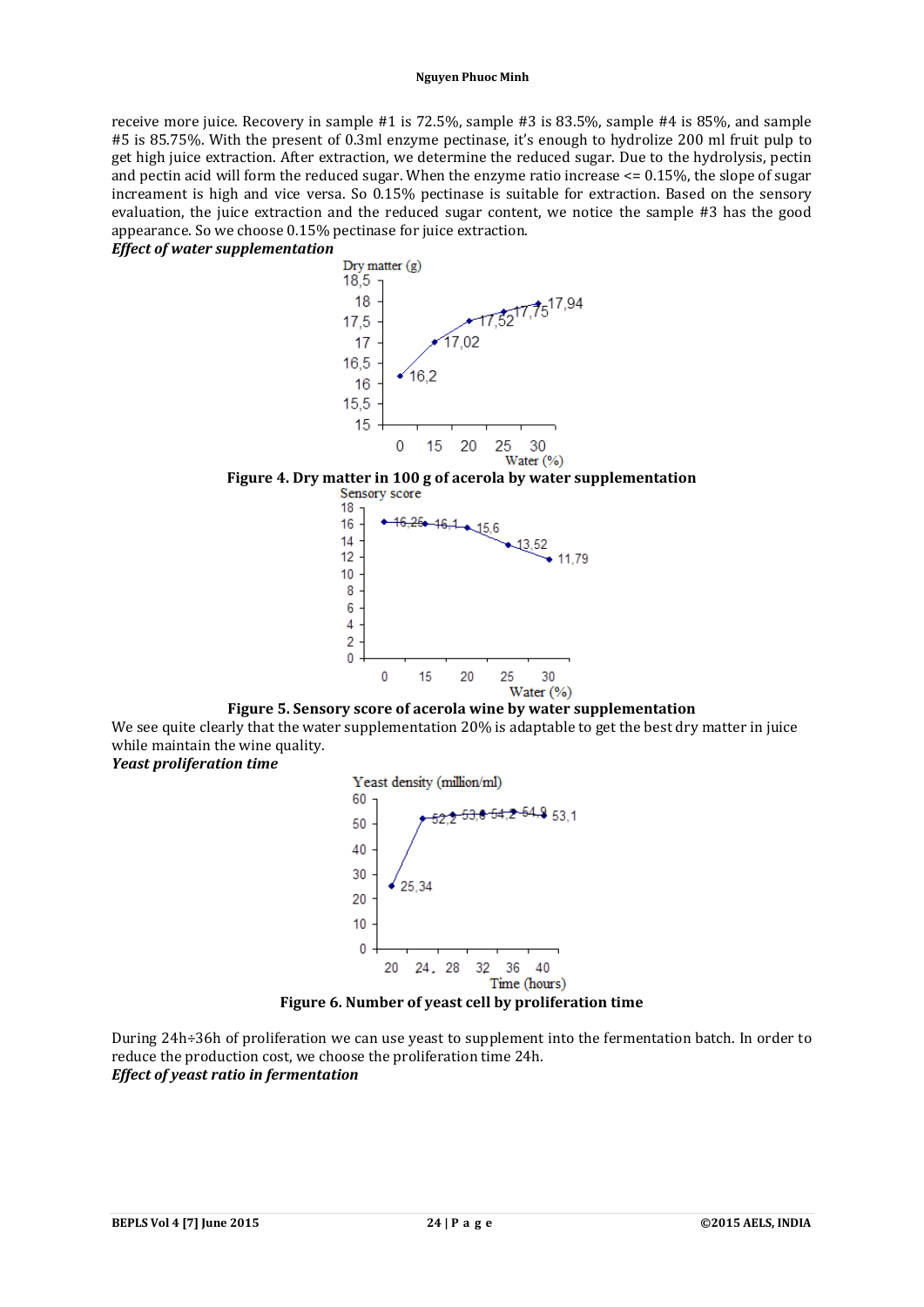



We see that the yeast ratio 9% is appropriated for acerola wine fermentation. *Effect of sugar supplementation*



**Figure 10. Sensory score of acerola wine by sugar supplementation**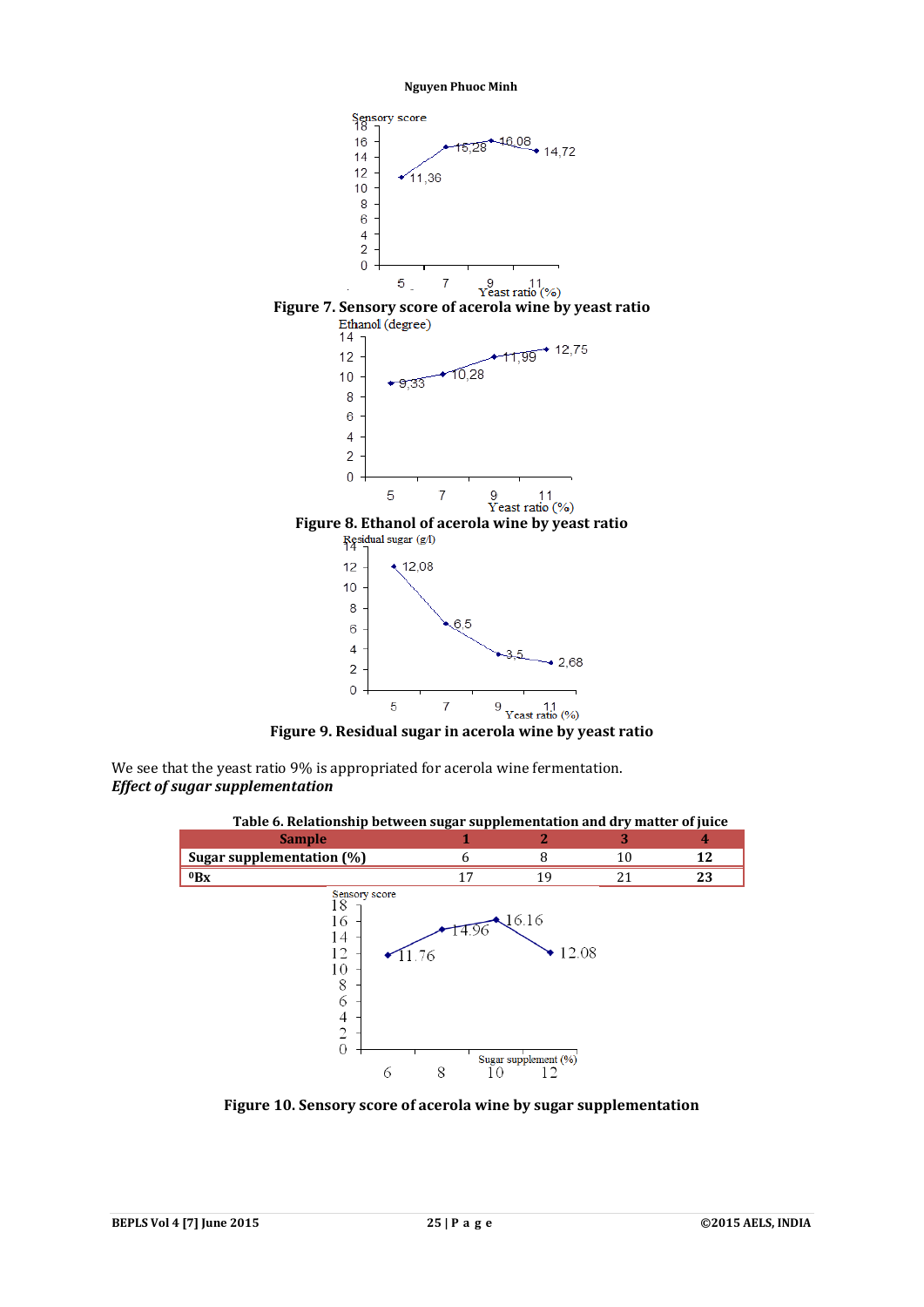

**Figure 12. Residual sugar in acerola wine by sugar supplementation** When comparing sample  $#2$  and sample  $#3$ , we choose sample  $#3$  because of its sensory score, low residual sugar and pleasant taste. *Effect of fermentation time*



**Figure 15. The residual sugar in acerola wine by fermentation time**

After 7 days of fermentation, we separate yeast and store wine to get the best wine quality.